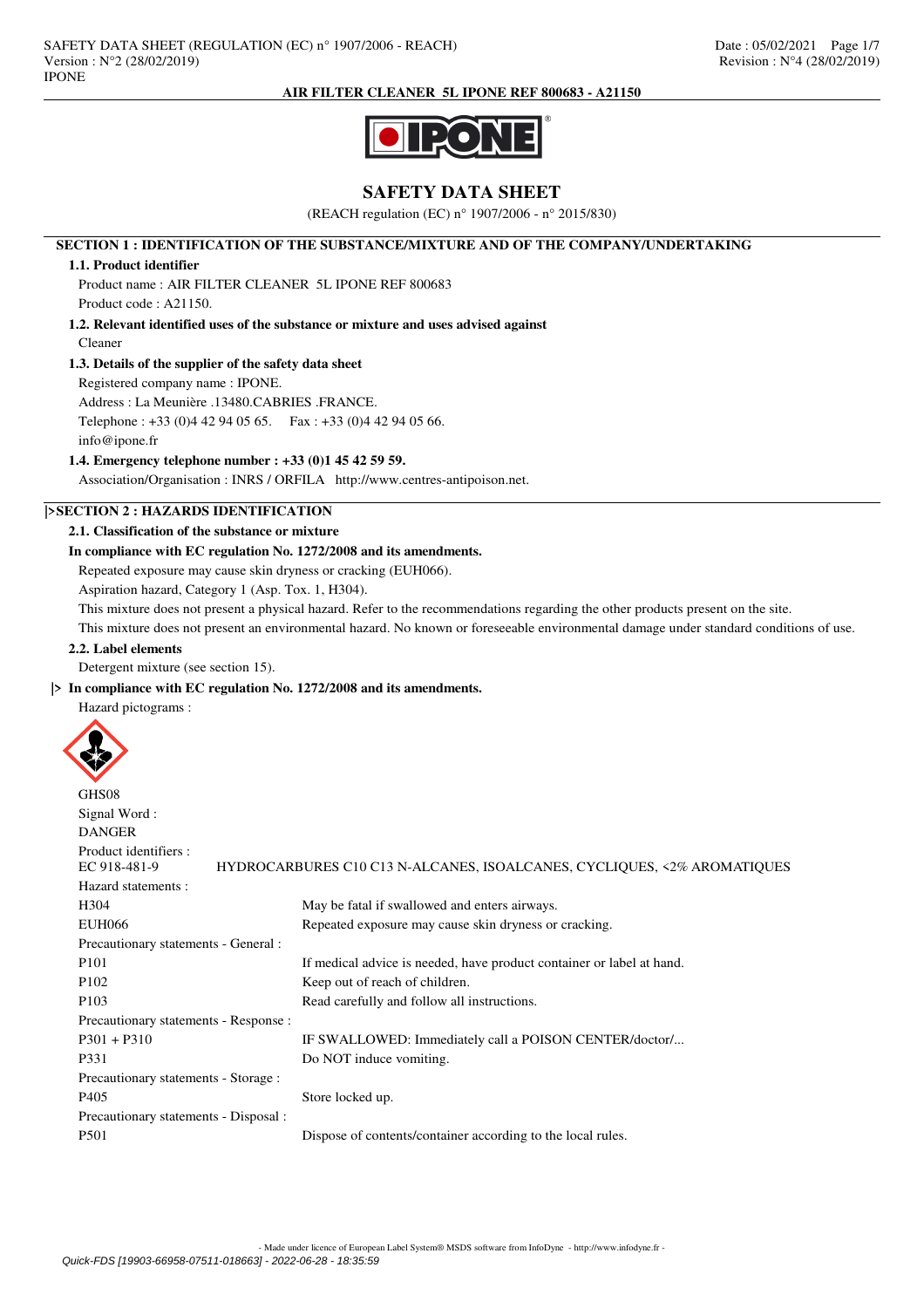Other information :

 Use and keep only in well ventilated zones. Do not use for a usage other one than the one for which the product is intended.

#### **|> 2.3. Other hazards**

REACH SVHC < 0.1% article 33 of the REACH, the mixture contains, in the date of revision of the FDS, less than 0.1 % m/m of ' Substances extrêment worrisome ' ( SVHC) published by the European Agency of Chemicals ( ECHA) according to the article 57 of the REACH: http: // echa.europa.eu / fr / candidate-liste-table

# **SECTION 3 : COMPOSITION/INFORMATION ON INGREDIENTS**

## **3.2. Mixtures**

**AROMATIQUE** 

| Composition :           |                   |      |      |
|-------------------------|-------------------|------|------|
| <b>Identification</b>   | I(EC) 1272/2008   | Note | $\%$ |
| CAS: 918 481 9          | IGHS08            |      |      |
| EC: $918-481-9$         | Dgr               |      |      |
| REACH: 01-2119457273-39 | Asp. Tox. 1, H304 |      |      |
|                         | ETTI.             |      |      |

| CAS: 918 481 9                   | <b>GHS08</b>      | 100% |
|----------------------------------|-------------------|------|
| $EC: 918-481-9$                  | Dgr               |      |
| REACH: 01-2119457273-39          | Asp. Tox. 1, H304 |      |
|                                  | EUH:066           |      |
| HYDROCARBURES C10 C13 N-ALCANES, |                   |      |
| ISOALCANES, CYCLIQUES, <2%       |                   |      |
| <b>AROMATIOUES</b>               |                   |      |

(Full text of H-phrases: see section 16)

#### **Information on ingredients :**

Substances may not have a REACH Registration No.. because they are manufactured / imported in quantities less than 1 ton / year, or they are complex substances or they are exempted from registration under REACH.

### **|>SECTION 4 : FIRST AID MEASURES**

As a general rule, in case of doubt or if symptoms persist, always call a doctor.

NEVER induce swallowing by an unconscious person.

### **4.1. Description of first aid measures**

### **|> In the event of exposure by inhalation :**

Consult doctor if symptoms develop.

In case of massive inhalation transport the patient outdoors and keep him for the warmth and for the rest.

### **In the event of splashes or contact with eyes :**

Wash thoroughly with fresh, clean water for 15 minutes holding the eyelids open.

### **In the event of splashes or contact with skin :**

Remove contaminated clothing and wash the skin thoroughly with soap and water or a recognised cleaner.

Watch out for any remaining product between skin and clothing, watches, shoes, etc.

If the contaminated area is widespread and/or there is damage to the skin, a doctor must be consulted or the patient transferred to hospital. Remove contaminated clothing and wash skin thoroughly with soap and water or a recognized cleaner.

DO NOT use solvents or thinners.

# **In the event of swallowing :**

Do not give the patient anything orally.

In the event of swallowing, if the quantity is small (no more than one mouthful), rinse the mouth with water and consult a doctor.

Seek medical attention, showing the label.

If swallowed accidentally, call a doctor to ascertain whether observation and hospital care will be necessary. Show the label.

If swallowed accidentally, do not allow to drink, do not induce vomiting and transfer to hospital immediately by ambulance. Show the label to the doctor.

### **4.2. Most important symptoms and effects, both acute and delayed**

No data available.

### **4.3. Indication of any immediate medical attention and special treatment needed**

## **Specific and immediate treatment :**

No data available.

### **Information for the doctor :**

No data available.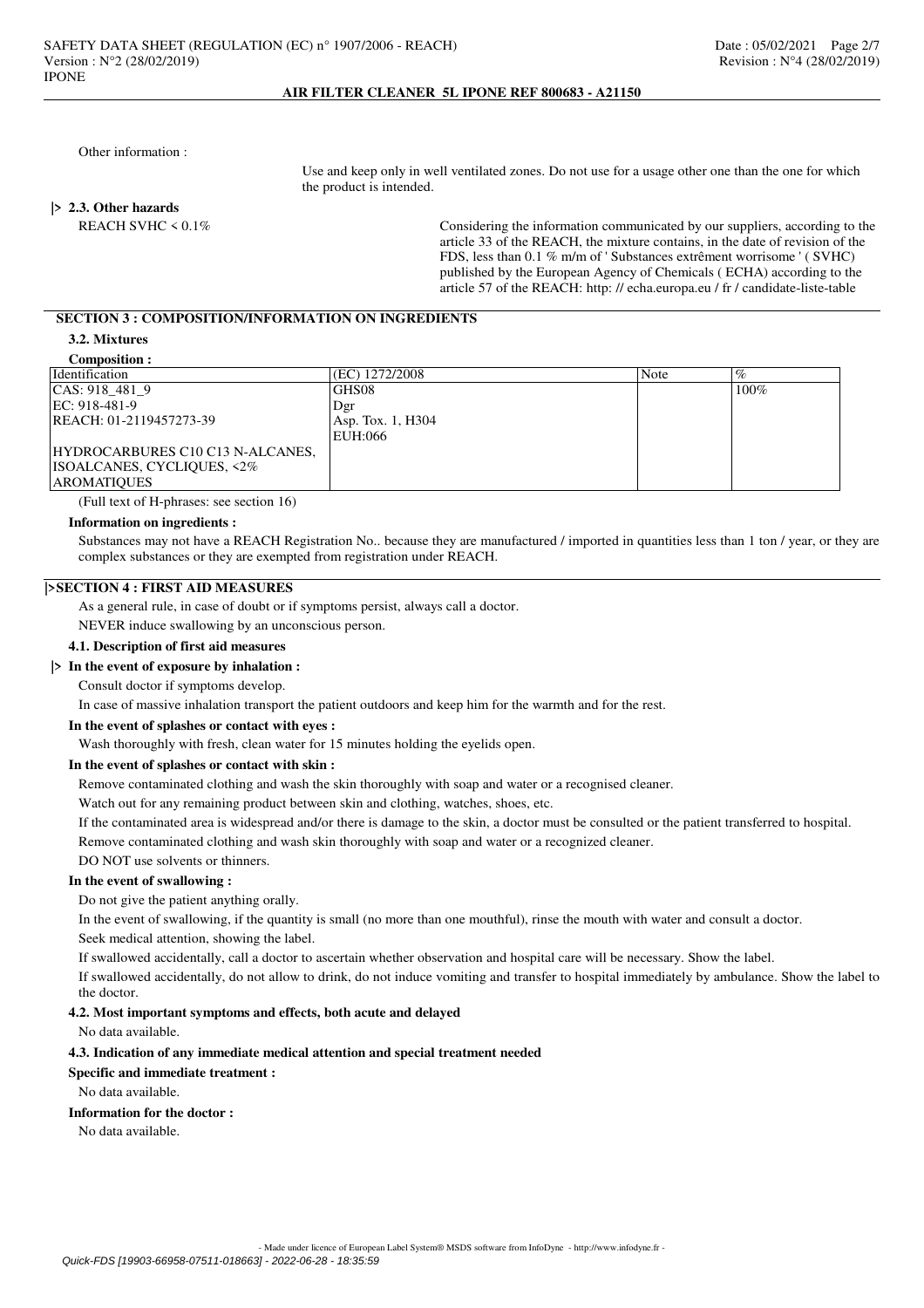# **SECTION 5 : FIREFIGHTING MEASURES**

### Non-flammable.

#### **5.1. Extinguishing media**

### **Suitable methods of extinction**

In the event of a fire, use :

- sprayed water or water mist

- foam

- multipurpose ABC powder

- BC powder

- carbon dioxide (CO2)

## **Unsuitable methods of extinction**

In the event of a fire, do not use :

- water jet

# **5.2. Special hazards arising from the substance or mixture**

A fire will often produce a thick black smoke. Exposure to decomposition products may be hazardous to health.

Do not breathe in smoke.

In the event of a fire, the following may be formed :

- carbon monoxide (CO)

- carbon dioxide (CO2)

### **5.3. Advice for firefighters**

Due to the toxicity of the gas emitted on thermal decomposition of the products, fire-fighting personnel are to be equipped with autonomous insulating breathing apparatus.

Cool endangered receptacles with water spray.

Collect contaminated fire fighting water separately. It must not enter the sewage system.

# **SECTION 6 : ACCIDENTAL RELEASE MEASURES**

## **6.1. Personal precautions, protective equipment and emergency procedures**

Consult the safety measures listed under headings 7 and 8.

### **For non first aid worker**

Avoid any contact with the skin and eyes.

# **For first aid worker**

First aid workers will be equipped with suitable personal protective equipment (See section 8).

### **6.2. Environmental precautions**

Contain and control the leaks or spills with non-combustible absorbent materials such as sand, earth, vermiculite, diatomaceous earth in drums for waste disposal.

Prevent any material from entering drains or waterways.

### **6.3. Methods and material for containment and cleaning up**

Clean preferably with a detergent, do not use solvents.

# **6.4. Reference to other sections**

See Section 8 for information on personal protection equipment.

See Section 13 for disposal information.

See Section 7 for information on safe handling.

### **|>SECTION 7 : HANDLING AND STORAGE**

Requirements relating to storage premises apply to all facilities where the mixture is handled.

### **7.1. Precautions for safe handling**

Always wash hands after handling.

Remove and wash contaminated clothing before re-using.

Ensure that there is adequate ventilation, especially in confined areas.

### **Fire prevention :**

Handle in well-ventilated areas.

Never inhale this mixture.

Prevent access by unauthorised personnel.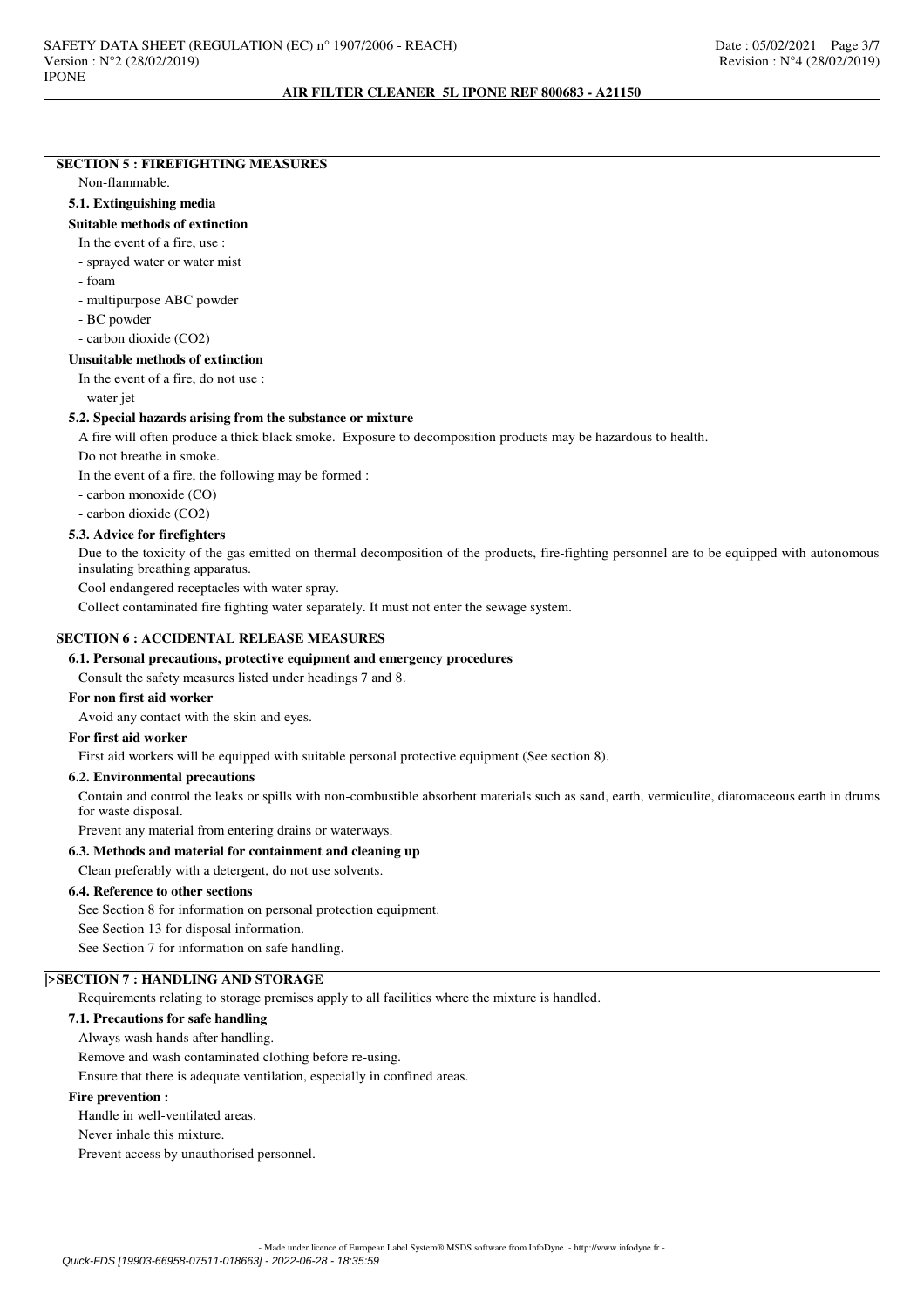#### **Recommended equipment and procedures :**

For personal protection, see section 8.

Observe precautions stated on label and also industrial safety regulations.

Packages which have been opened must be reclosed carefully and stored in an upright position.

## **Prohibited equipment and procedures :**

No smoking, eating or drinking in areas where the mixture is used.

# **7.2. Conditions for safe storage, including any incompatibilities**

Store receptacle in a well ventilated area.

Store in cool, dry conditions in well sealed receptacles.

#### **|> Storage**

Keep out of reach of children.

Keep the container tightly closed in a dry, well-ventilated place.

Keep away from food and drink, including those for animals.

The floor must be impermeable and form a collecting basin so that, in the event of an accidental spillage, the liquid cannot spread beyond this area.

#### **Packaging**

Always keep in packaging made of an identical material to the original.

**7.3. Specific end use(s)**

No data available.

### **SECTION 8 : EXPOSURE CONTROLS/PERSONAL PROTECTION**

### **8.1. Control parameters**

No data available.

# **8.2. Exposure controls**

#### **Personal protection measures, such as personal protective equipment**

Use personal protective equipment that is clean and has been properly maintained.

Store personal protective equipment in a clean place, away from the work area.

Never eat, drink or smoke during use. Remove and wash contaminated clothing before re-using. Ensure that there is adequate ventilation, especially in confined areas.

# **- Eye / face protection**

Avoid contact with eyes.

Use eye protectors designed to protect against liquid splashes

Before handling, wear safety goggles in accordance with standard EN166.

#### **- Hand protection**

Wear suitable protective gloves in the event of prolonged or repeated skin contact.

Use suitable protective gloves that are resistant to chemical agents in accordance with standard EN374.

Gloves must be selected according to the application and duration of use at the workstation.

Protective gloves need to be selected according to their suitability for the workstation in question : other chemical products that may be handled, necessary physical protections (cutting, pricking, heat protection), level of dexterity required.

Type of gloves recommended :

- Nitrile rubber (butadiene-acrylonitrile copolymer rubber (NBR))

- PVA (Polyvinyl alcohol)

Let the glove manufacturer advise you on the choice of gloves and their duration of use for your operating conditions

Recommended properties :

- Impervious gloves in accordance with standard EN ISO 374-2

## **- Body protection**

Avoid skin contact.

Wear suitable protective clothing.

Suitable type of protective clothing :

In the event of substantial spatter, wear liquid-tight protective clothing against chemical risks (type 3) in accordance with EN14605 to prevent skin contact.

In the event of a risk of splashing, wear protective clothing against chemical risks (type 6) in accordance with EN13034 to prevent skin contact.

Work clothing worn by personnel shall be laundered regularly.

After contact with the product, all parts of the body that have been soiled must be washed.

**- Respiratory protection**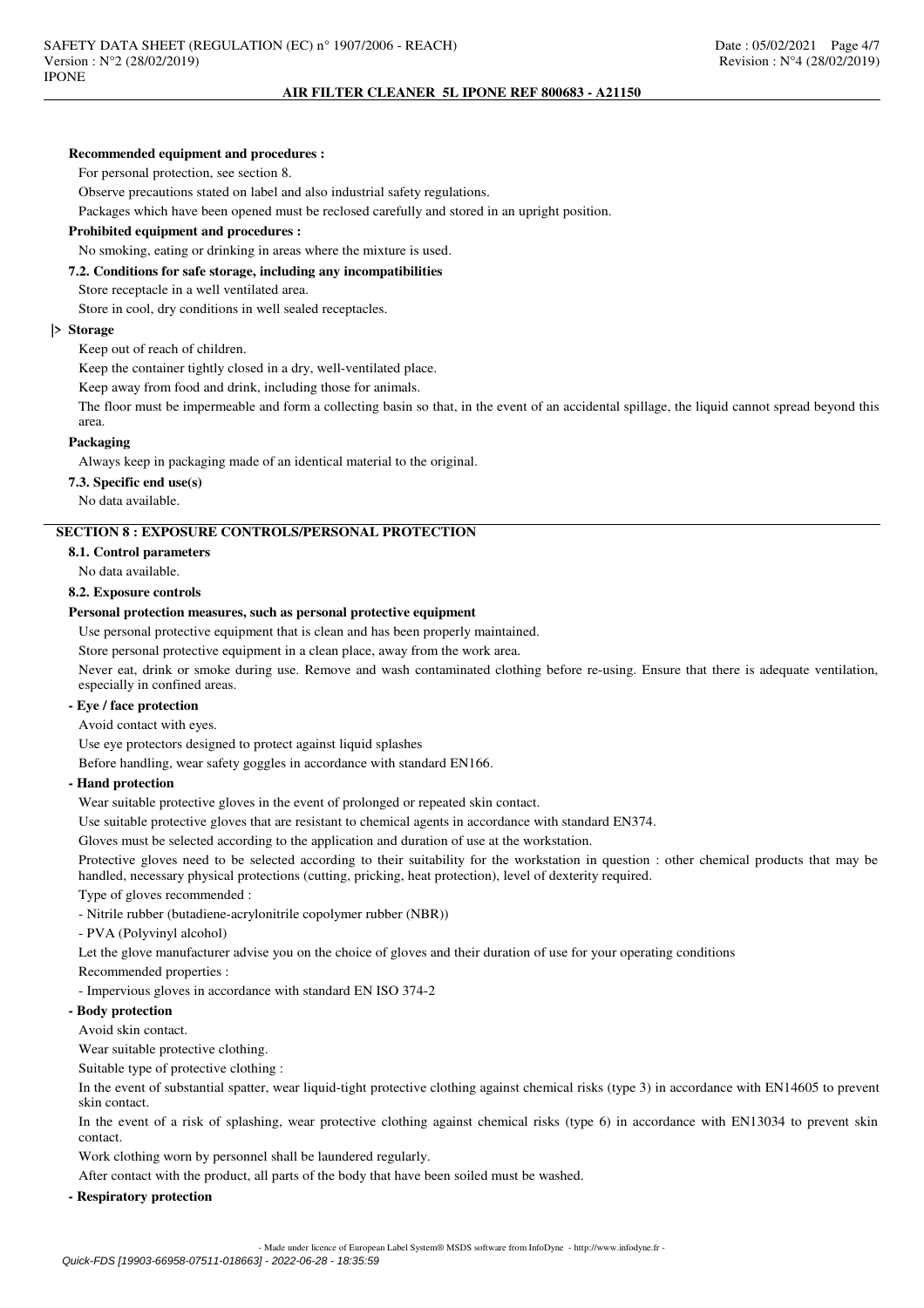Anti-gas and vapour filter(s) (Combined filters) in accordance with standard EN14387 :

- A1 (Brown)

**General information :**

Types, classes and filters for respiratory protection above are recommended in case of confrontation at concentrations higher than the exposure limits specified under 8.1. (Control parameters) .They should be adjusted according to actual conditions. they may not be necessary if the product is used outdoors or in a well ventilated area.

# **SECTION 9 : PHYSICAL AND CHEMICAL PROPERTIES**

**9.1. Information on basic physical and chemical properties**

| стенеган ппогипацоп :                                  |                                        |
|--------------------------------------------------------|----------------------------------------|
| Physical state :                                       | Fluid liquid.                          |
| Important health, safety and environmental information |                                        |
| pH:                                                    | Not relevant.                          |
| Boiling point/boiling range:                           | Not specified.                         |
| Flash Point Interval:                                  | $60^{\circ}$ C < FP <= 93 $^{\circ}$ C |
| Vapour pressure $(50^{\circ}C)$ :                      | Not relevant.                          |
| Density:                                               | $\leq 1$                               |
| Water solubility:                                      | Insoluble.                             |
| Viscosity:                                             | $v < 7$ mm2/s (40 $^{\circ}$ C)        |
| Melting point/melting range:                           | Not specified.                         |
| Self-ignition temperature :                            | Not specified.                         |
| Decomposition point/decomposition range :              | Not specified.                         |
| 9.2. Other information                                 |                                        |

No data available.

# **SECTION 10 : STABILITY AND REACTIVITY**

### **10.1. Reactivity**

No data available.

### **10.2. Chemical stability**

This mixture is stable under the recommended handling and storage conditions in section 7.

#### **10.3. Possibility of hazardous reactions**

When exposed to high temperatures, the mixture can release hazardous decomposition products, such as carbon monoxide and dioxide, fumes and nitrogen oxide.

#### **10.4. Conditions to avoid**

To be translated (XML)

### **10.5. Incompatible materials**

No incompatible materials known.

### **10.6. Hazardous decomposition products**

The thermal decomposition may release/form :

- carbon monoxide (CO)

- carbon dioxide (CO2)

# **SECTION 11 : TOXICOLOGICAL INFORMATION**

#### **11.1. Information on toxicological effects**

Exposure to vapours from solvents in the mixture in excess of the stated occupational exposure limit may result in adverse health effects such as mucous membrane and respiratory system irritation and adverse effects on kidney, liver and central nervous system.

Symptoms produced will include headaches, numbness, dizziness, fatigue, muscular asthenia and, in extreme cases, loss of consciousness.

Repeated or prolonged contact with the mixture may cause removal of natural oil from the skin resulting in non-allergic contact dermatitis and absorption through the skin.

Splashes in the eyes may cause irritation and reversible damage

Aspiration toxicity includes severe acute effects such as chemical pneumonia, varying degrees of pulmonary injury or death following aspiration.

# **11.1.1. Substances**

No toxicological data available for the substances.

# **11.1.2. Mixture**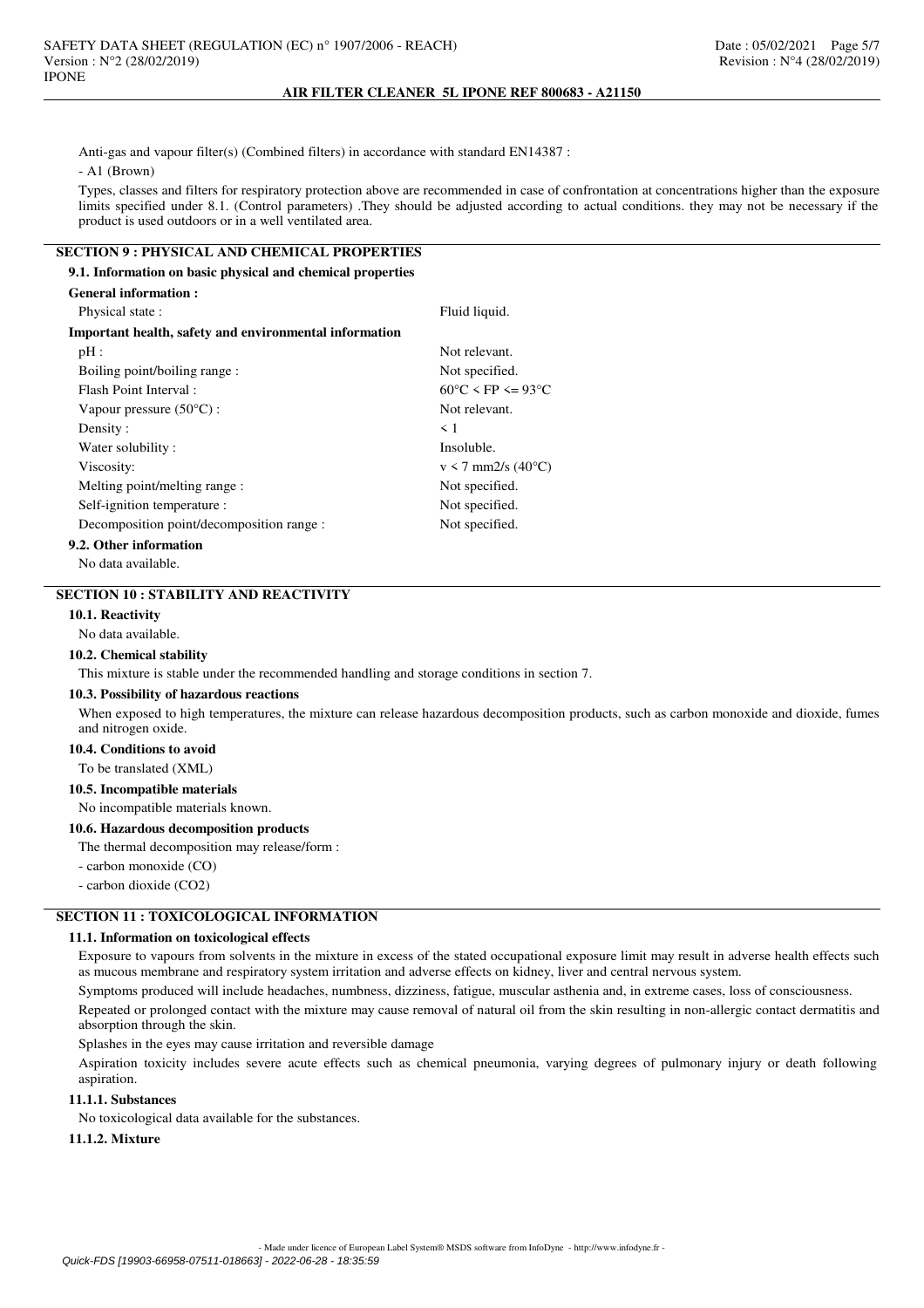| Skin corrosion/skin irritation:                                                                                                                     |  |
|-----------------------------------------------------------------------------------------------------------------------------------------------------|--|
| Based on available data; the classification criteria are not met.                                                                                   |  |
| Serious damage to eyes/eye irritation :                                                                                                             |  |
| Based on available data the classification criteria are not met.                                                                                    |  |
| <b>Respiratory or skin sensitisation:</b>                                                                                                           |  |
| To be translated (XML)                                                                                                                              |  |
| <b>Germ cell mutagenicity:</b>                                                                                                                      |  |
| Based on available data; the classification criteria are not met.                                                                                   |  |
| <b>Carcinogenicity:</b>                                                                                                                             |  |
| Based on available data; the classification criteria are not met.                                                                                   |  |
| <b>Reproductive toxicant:</b>                                                                                                                       |  |
| Based on available data; the classification criteria are not met.                                                                                   |  |
| Specific target organ systemic toxicity - single exposure :                                                                                         |  |
| Based on available data; the classification criteria are not met.                                                                                   |  |
| Specific target organ systemic toxicity - repeated exposure :                                                                                       |  |
| Based on available data; the classification criteria are not met.                                                                                   |  |
| <b>Aspiration hazard:</b>                                                                                                                           |  |
| May be fatal if swallowed and enters airways.                                                                                                       |  |
| Aspiration toxicity includes severe acute effects such as chemical pneumonia, varying degrees of pulmonary injury or death following<br>aspiration. |  |
| Delayed and immediate effects as well as chronic effects from short and long-term exposure                                                          |  |
| No further relevant information available.                                                                                                          |  |
| <b>Other information</b>                                                                                                                            |  |
| Repeated exposure may cause skin dryness or cracking                                                                                                |  |
| <b>SECTION 12 : ECOLOGICAL INFORMATION</b>                                                                                                          |  |
| 12.1. Toxicity                                                                                                                                      |  |
| 12.1.2. Mixtures                                                                                                                                    |  |
| No aquatic toxicity data available for the mixture.                                                                                                 |  |
| 12.2. Persistence and degradability                                                                                                                 |  |
| No data available.                                                                                                                                  |  |
| 12.3. Bioaccumulative potential                                                                                                                     |  |
| No data available.                                                                                                                                  |  |
| 12.4. Mobility in soil                                                                                                                              |  |
| No data available.                                                                                                                                  |  |
| 12.5. Results of PBT and vPvB assessment                                                                                                            |  |
| No data available.                                                                                                                                  |  |
| 12.6. Other adverse effects                                                                                                                         |  |
| No data available.                                                                                                                                  |  |
| <b>SECTION 13 : DISPOSAL CONSIDERATIONS</b>                                                                                                         |  |
| Proper waste management of the mixture and/or its container must be determined in accordance with Directive 2008/98/EC.                             |  |
| 13.1. Waste treatment methods                                                                                                                       |  |
| Do not pour into drains or waterways.                                                                                                               |  |

#### **Waste :**

Waste management is carried out without endangering human health, without harming the environment and, in particular without risk to water, air, soil, plants or animals.

Recycle or dispose of waste in compliance with current legislation, preferably via a certified collector or company.

Do not contaminate the ground or water with waste, do not dispose of waste into the environment.

# **Soiled packaging :**

Empty container completely. Keep label(s) on container. Give to a certified disposal contractor.